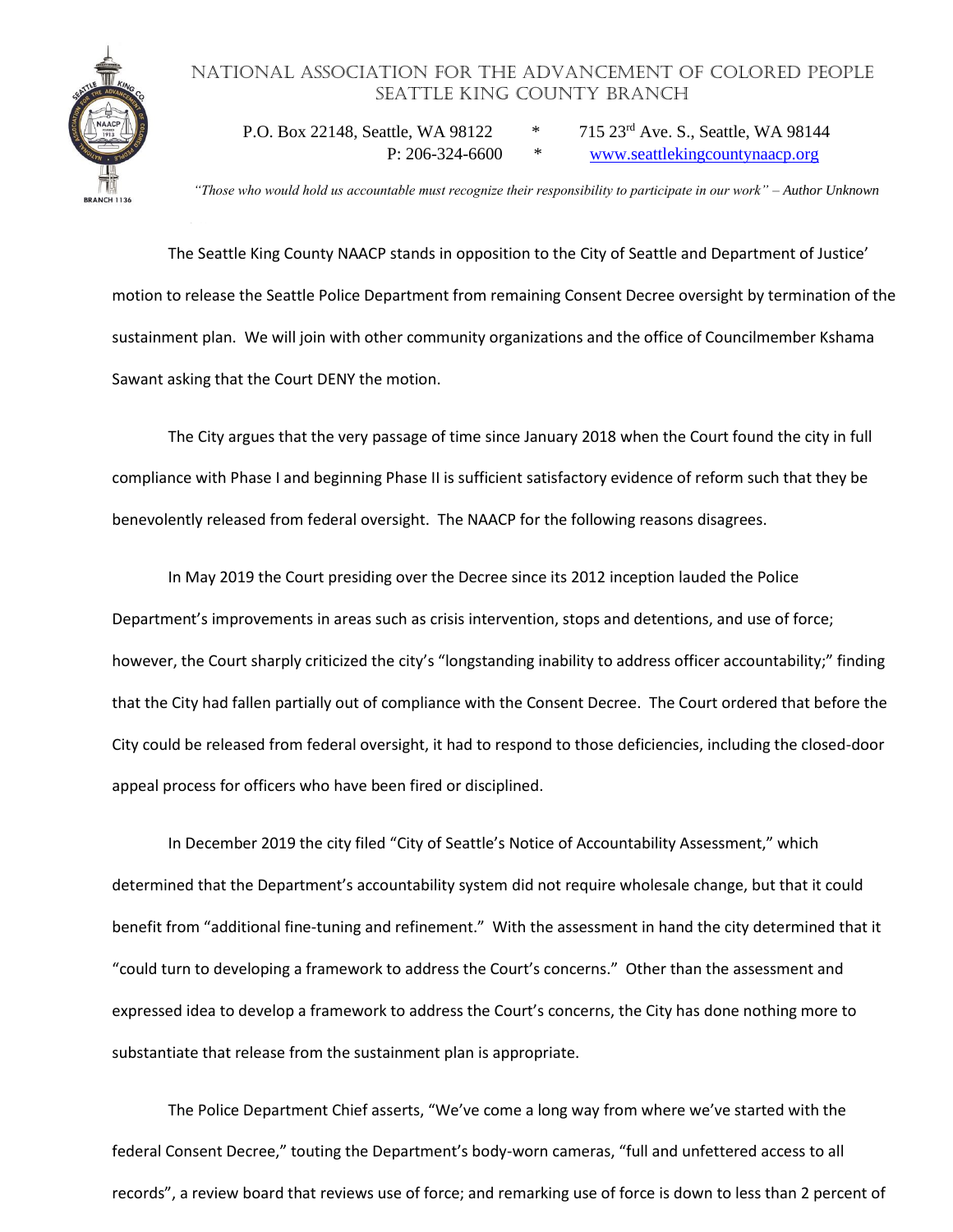overall calls. Even if what the Chief says is true, there have been no significant strides made to engage community—especially those communities most negatively impacted by police accountability issues. It should be noted, the City did not engage members of the community in making its' assessment, or even to develop the promised framework.

Instead of engaging members of the community to develop the framework, the City has engaged with the Department of Justice in a motion to be released from the Decree. It cannot be overlooked that the current Department of Justice under the Trump Administration has significantly withdrawn support for consent decrees nationally. In this regard, the role of the Court, as a part of the checks and balance of our government, is essential in ensuring that all accountability measures are effectively put in place regardless of who is in the Executive Office.

Additionally, the City makes the motion during the Covid-19 global pandemic health crisis, when most of the City and Washington state are closed, our communities are under the Governor's Order to stay at home, and our most vulnerable communities, if not all communities, are struggling through devastating economic, mental, and physical health stresses caused by the crisis—with communities of color impacted by disproportionate infection and death rates. The City's motion is truly an insult to the Community and flouts the Court's order to address the deficiencies in officer accountability. Upon this premise, the City expects the Court and Community to trust it will make "top priority" reform in the area of disciplinary appeals and public transparency in the next round of collective bargaining negotiations without having federal oversight.

And, while the City's use of force might be down, the NAACP overwhelmingly agrees with other community organizations that communities of color—most affected by the health crisis, are still experiencing police abuses including excessive use of force. For us, things have not changed. In June 2017 Charleena Lyles, pregnant, was shot by the Seattle Police while inside of her home, in front of her three young children. In December 2018 Iosia Faletogo was shot in the head by Seattle Police after a traffic stop. In May 2020, Shaun Fuhr was shot in the head running away from Seattle Police while he was holding his toddler.

The NAACP condemns the premature motion to end the Consent Decree and its' police accountability oversight. The City's motion fails to address the specific concerns of the Court to ensure that police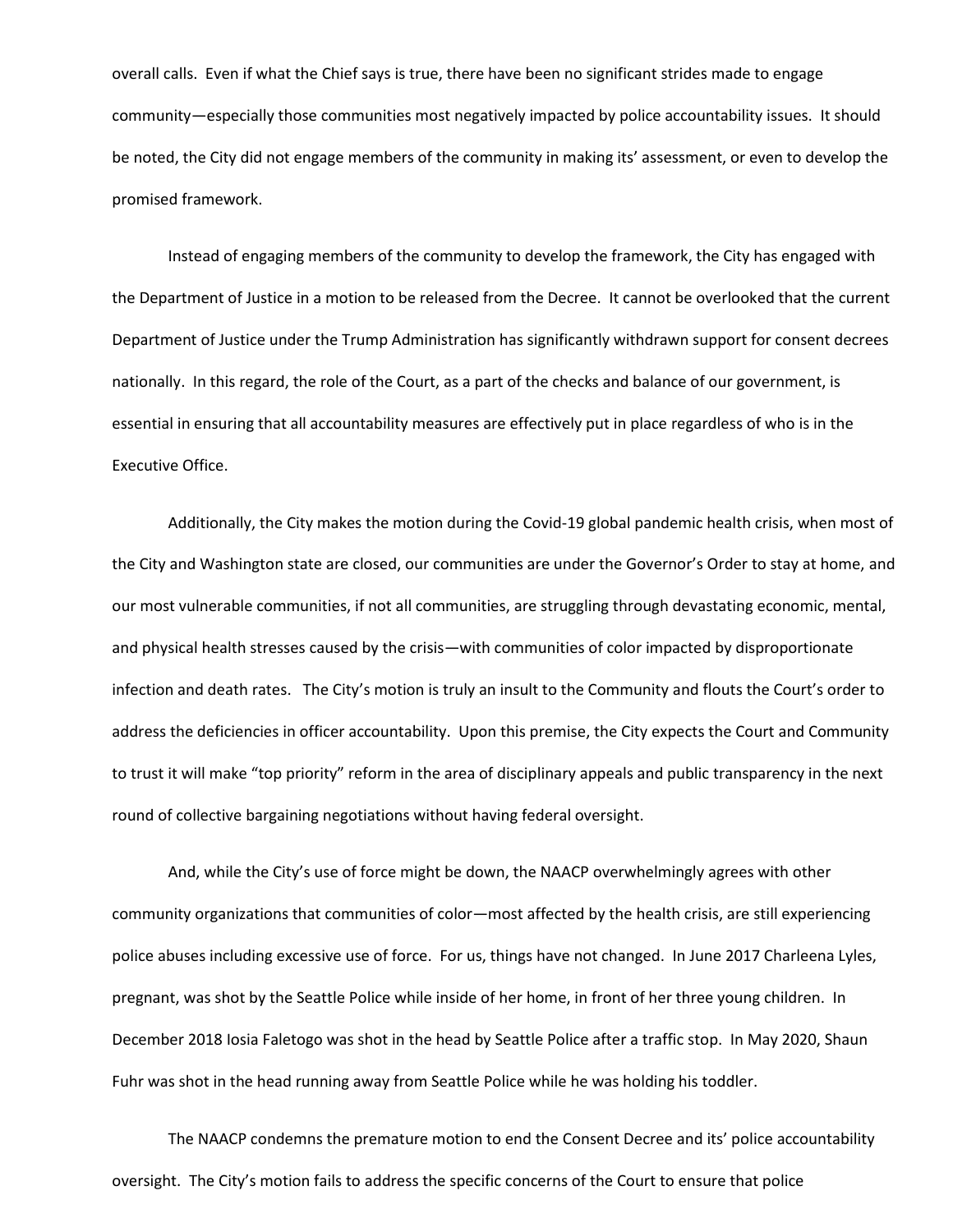accountability provisions are secured; its motion neglects its' duty of transparency and respect to the residents it represents and is obligated to protect from unconstitutional policing. Until the City meets its obligations to address the deficiencies in police accountability it should not be released from federal oversight.

Signed by the NAACP Seattle King County, and our community partners, who co-sign in solidarity, below.

Carolyn Riley-Payne

Carolyn Riley-Payne President Seattle King County NAACP

Signed in solidarity,

Marcos Martinez, Casa Latina

Linh Thai, The Seattle's Vietnamese Leadership Institute

Jay Hollingsworth, Chair of the John T. Williams Committee

Harriett Walden, Mother's for Police Accountability

Shaude Moore, Seattle MLK Coalition

Rev. Angela Ying Senior Pastor, Bethany United Church of Christ

Larry Gossett, Former King County Council member Larry Gossett

Tim Harris, Real Change Newspaper

Mckenna Lux, Policy Manager, CAIR-WA

Robert Getch, Beacon Hill Safe Streets

Jackie Vaughn, SURGE

Aneelah Afzali, Executive Director and MAPS-AMEN(American Muslim Empowerment Network)

Eddie Rye Jr, Community Leader